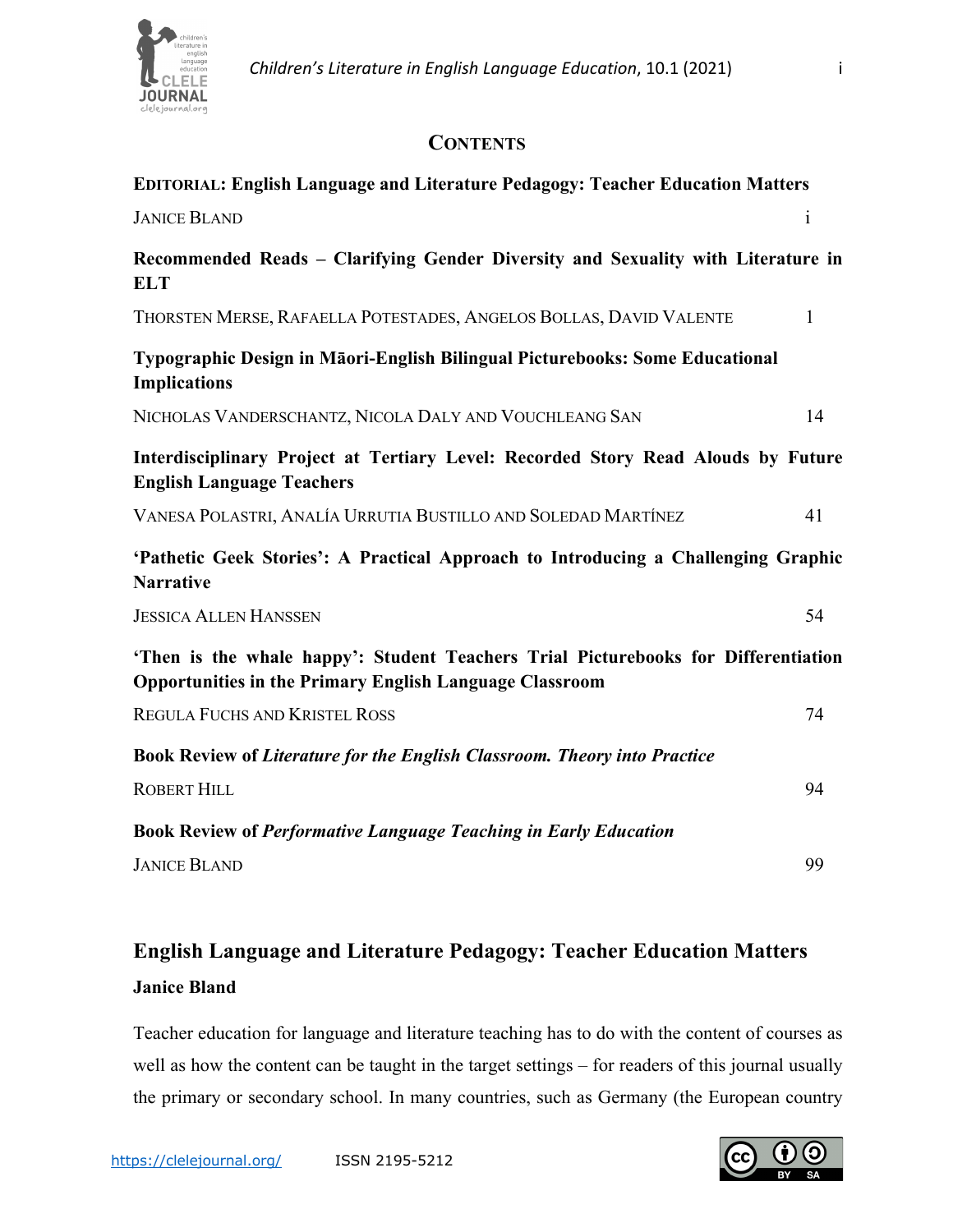

with possibly the longest established tradition of didactics or pedagogy related to school teaching), student teachers will have specialist content from linguists, from literature and culture scholars, from education scholars and from *subject pedagogy* scholars (*Englische Fachdidaktik* in German). English subject pedagogy is the research area that makes use of the most relevant aspects of expertise from the subject knowledge areas (for example, second language acquisition, children's literature scholarship and interculturality), with the addition of the component of teaching methodology (understanding effective classroom practice for the target age group, primary, secondary or adult). So, a time-honoured institution that prepares student teachers to teach English over several years will have professors in a minimum of three areas: literature, linguistics, and English subject pedagogy. Student teachers will often additionally study at least one further school subject, and then other research areas will be involved. Figure 1 illustrates some of the areas that are relevant for English subject pedagogy.



Figure 1. English subject pedagogy.

Figure reproduced from Bland, J. (2022, in press) *Compelling Stories for English Language Learners ~ Creativity, Interculturality and Critical Literacy.* Bloomsbury.

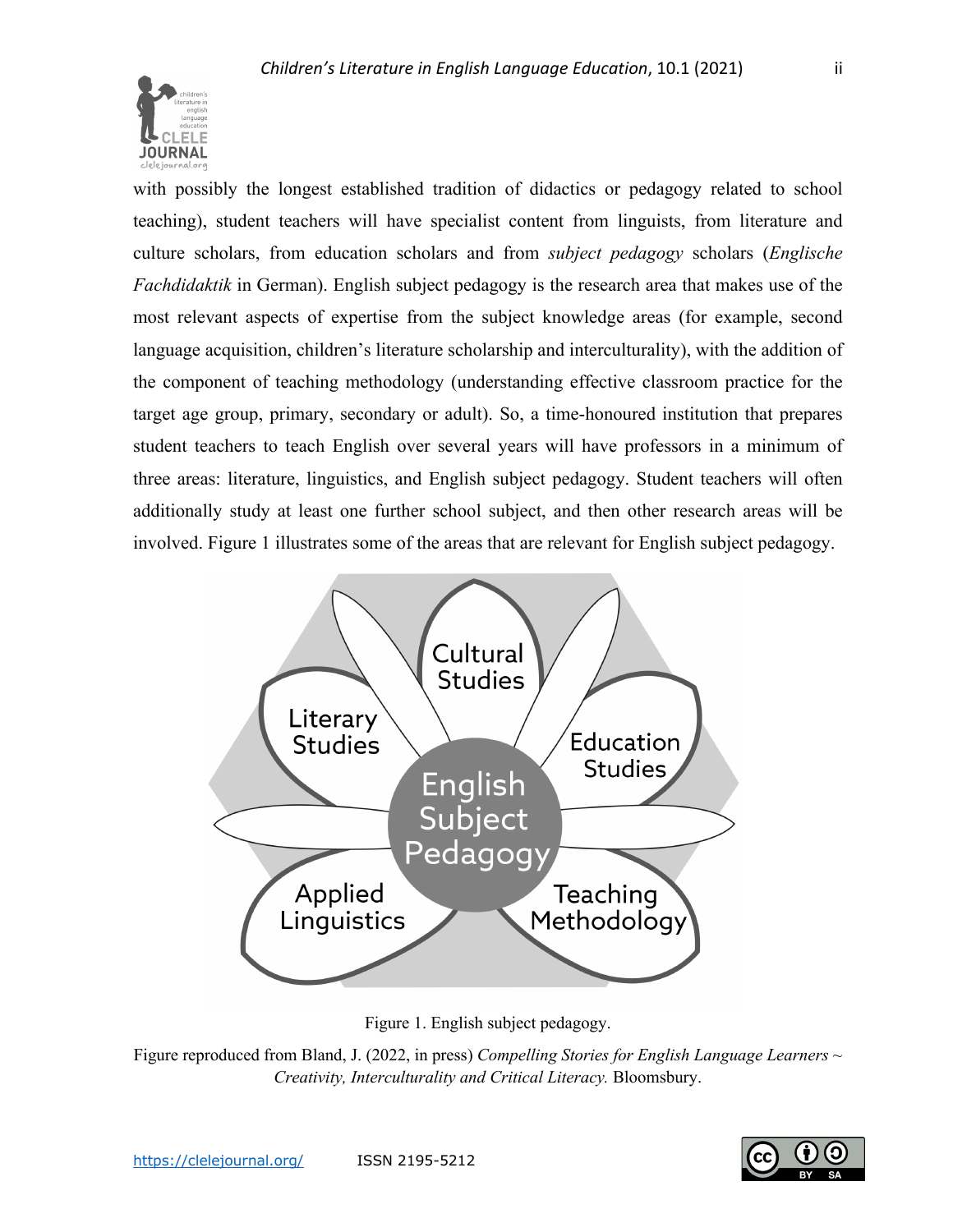

However, there are core components of the specialist field of English subject pedagogy that are not represented in Figure 1. These components are

- conducting research into primary, secondary or adult teaching (subject pedagogy scholars typically specialize in the teaching of young learners *or* adolescents *or* adults, usually because they have taught in one of these contexts themselves),
- observing contemporary teaching in the local context (typically supervising student teachers' practicum or teaching practice),
- being involved in the development of the school subject locally and nationally, in the case of ELT frequently also internationally,
- participating in conferences on language and literature pedagogy and engaging in professional associations and networks around language and literature teaching.

Most countries seem to wish to improve the quality of their teacher education, especially higher education courses for school settings. But, often in the rush to lengthen and strengthen teacher education programmes, the need for teacher educators themselves to diversify their expertise through research is often overlooked. Opportunities are frequently lacking for teacher educators to develop the important interrelation between current theoretical perspectives and classroom practice; in such circumstances, teacher education is deprived of relevance and vigour. Rod Bolitho (2020) maintains that, in higher education, 'teacher educators [are] often distant from classroom practice' (p. 5) and student teachers have difficulty experimenting in their teaching practice as they are being constantly assessed according to outmoded notions. Gary Barkhuizen (2021) refers to an 'apparent deficiency in knowledge about language teacher educators' (p. 3) and lack of understanding by institutions that teacher educators must remain current with ideas in the field: 'learning more about one's own area of professional interest, making contact and collaborating with other scholars, and continuing to develop professionally' (p. 50).

Therefore, it is gratifying that the articles in this issue help develop an awareness of teacher education issues on matters such as the selection of bilingual picturebooks and awareness of language hierarchies in language education, interdisciplinary work by teacher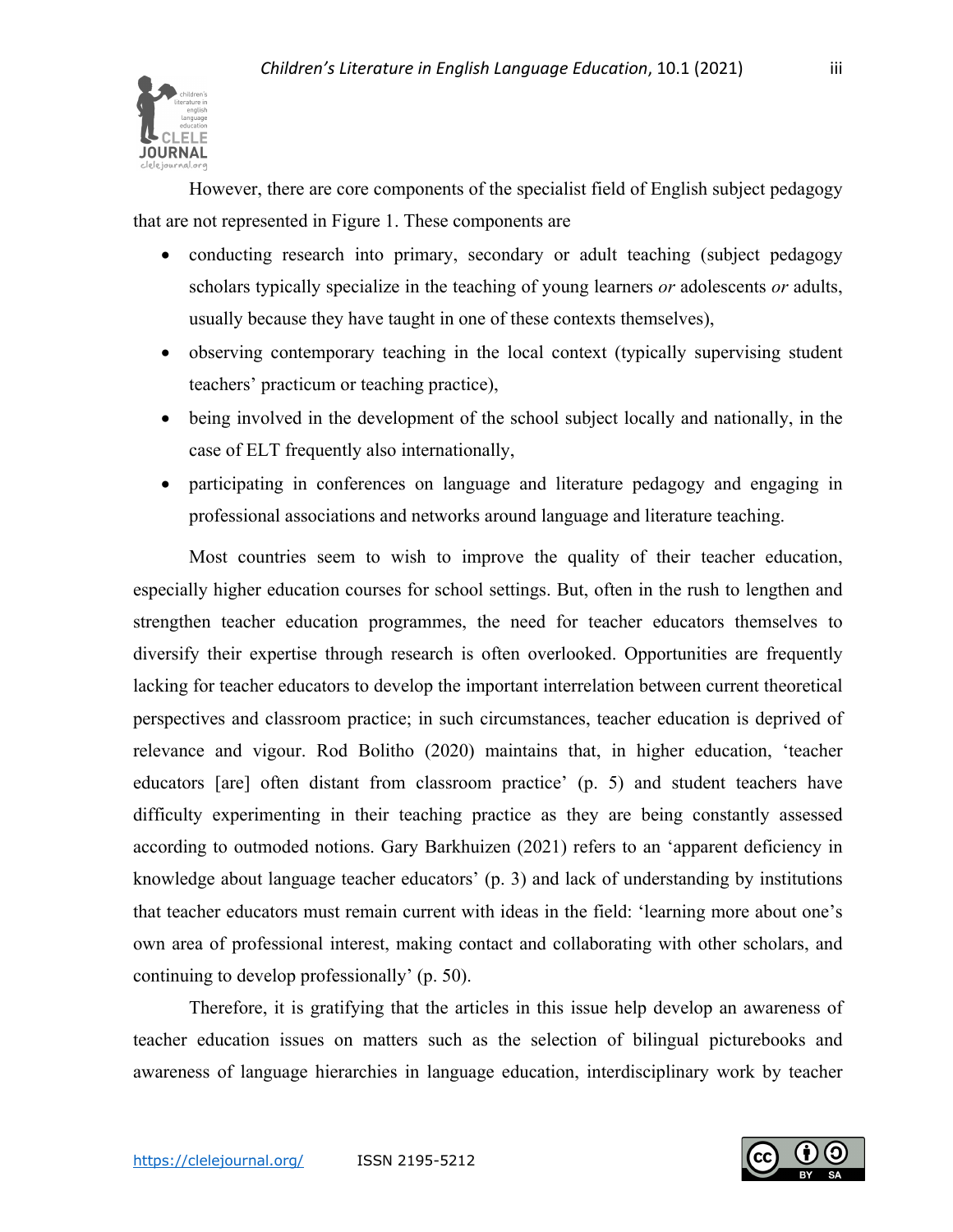

educators on read alouds at tertiary level, identity- and community-building in the profession of teaching with the aid of a challenging graphic novel, and a focus on student teachers discovering the potential of stories for differentiation.

The issue begins with Recommended Reads on a topic that is still entirely taboo in some countries, while progress in other countries is rapidly accelerating in the community, but not yet in teacher education and ELT. Reviews editor David Valente introduces the Recommended Reads that aim to overcome the mismatch 'between what children and teenagers are encountering outside of school and the content of their English language lessons' (p. 1). Thorsten Merse, Rafaella Potestades, Angelos Bollas and David Valente describe literary texts on the topics of transgender, gender diversity and sexuality.

The first article discusses typographic design in Māori-English bilingual picturebooks; Nicholas Vanderschantz, Nicola Daly and Vouchleang San consider the relevance of the book design for the revitalisation of Indigenous languages. With bilingual picturebooks, a classroom with migrant or refugee students learning English can be supported in maintaining their home language. An additional opportunity for English language education is that the teacher may be able to 'lead to discussions concerning language ideologies, linguistic imperialism, representation, and inclusion of languages in the wider linguistic landscape that children are exposed to daily' (p. 32).

Vanesa Polastri, Analía Urrutia Bustillo and Soledad Martínez contribute a report on an interdisciplinary project in Argentina. The project was affected by the Covid-19 pandemic, however the teacher educators turned this into an opportunity to develop student teachers' confidence in front of a camera by having them record their reading of picturebooks aloud. The interdisciplinary nature of the project meant the educators rejected the concept of each course as a separate island, 'since it often happens that student teachers are asked to work cooperatively and collaboratively, but they do not see this reflected in their educators' pedagogic choices' (p. 42).

In the next paper, Jessica Allen Hanssen describes a critical-creative approach to the graphic memoir *Fun Home* by Alison Bechdel (2007) that she shared with her student teachers in a Norwegian context. Hanssen describes and illustrates a pre-reading activity on a